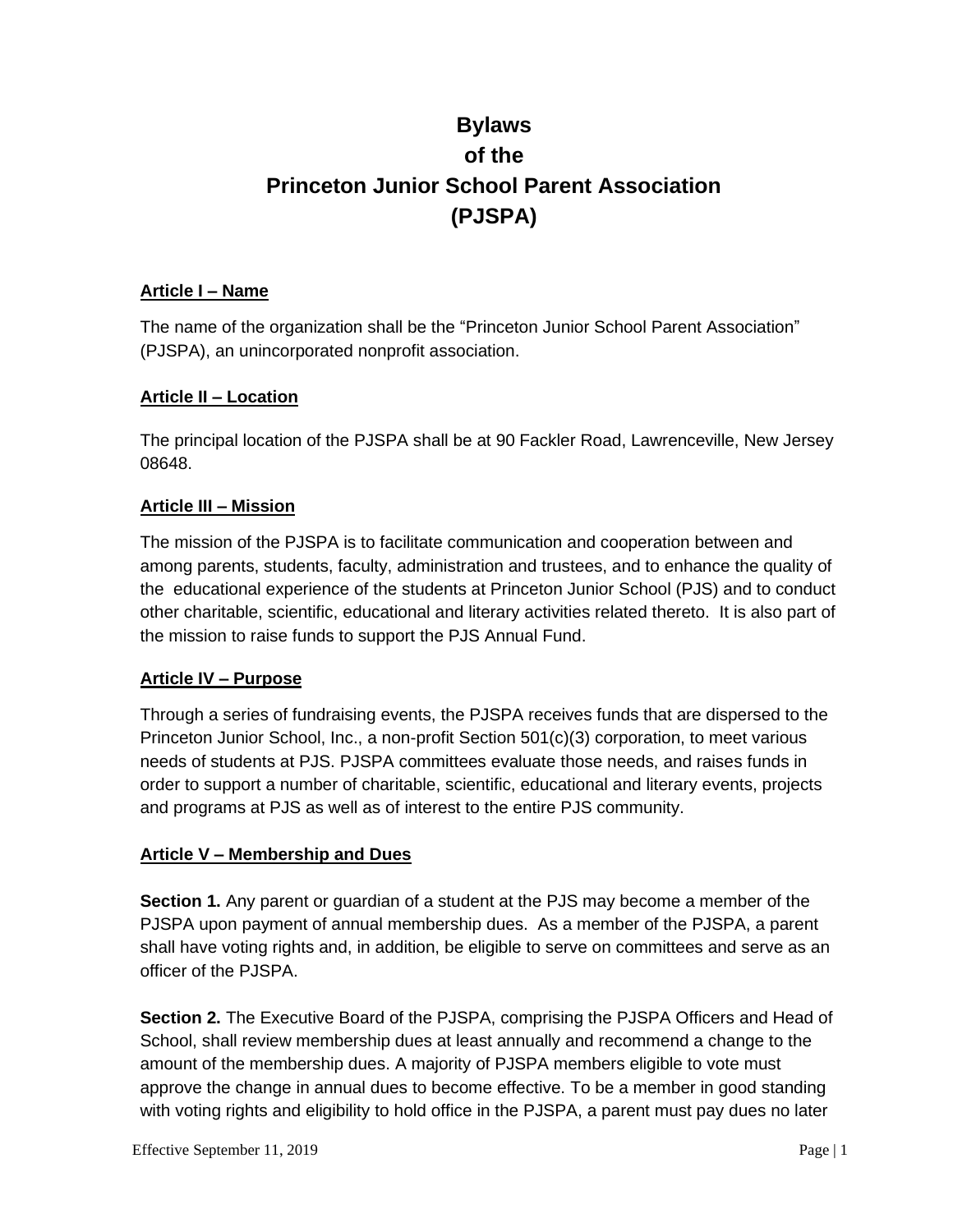than 30 days from the date their child(ren) start(s) school at PJS for each year they are enrolled. If a parent wishes to become a member of the PJSPA after such 30-day period, the Executive Board shall have the discretion whether to assess a late fee or surcharge. If membership dues are changed, notification will be sent prior to the start of the school year.

# **Article VI – Executive Officers and Elections**

**Section 1. Officers.** The officers of the PJSPA shall be President, Vice President, Secretary and Treasurer. In addition to the duties listed below, each officer shall also perform other such duties as applicable to the office as prescribed by the PJSPA Executive Board.

a. President. The President shall preside over meetings of the PJSPA and Executive Board, serve as the primary contact for the Head of School, represent the PJSPA at meetings outside the PJSPA including meetings of the PJS Board of Trustees, serve as an ex-officio member of all PJSPA committees except for the Nominating and Elections Committee, and coordinate the work of all officers and committees so that the mission and purpose of the PJSPA is served.

b. Vice President. The Vice President shall assist the President and carry out the President's duties in his or her absence or inability to serve. The Vice President shall supervise the PJSPA committees that plan the non-fundraising PJS family events.

c. Secretary. The Secretary shall keep all records of the PJSPA, take and record the minutes, help prepare the agenda, handle correspondence, and be primarily responsible for communications with the PJS community. The Secretary also keeps a copy of the minutes book, bylaws, standing rules, membership list and any other necessary supplies, and brings them to the meetings.

d. Treasurer. The Treasurer shall receive and be responsible for all funds of the PJSPA, keep an accurate record of receipts and expenditures, and pay out funds in accordance with the approval of the Executive Board. He or she will present a financial statement at every meeting and at other times of the year when requested by the Executive Board or any member of the PJSPA and make a full report at the end of the fiscal year in accord with all sound accounting practices.

**Section 2. Eligibility.** PJSPA members are eligible for office provided they are members in good standing.

Effective September 11, 2019 Page | 2 **Section 3. Nominations and Elections.** Elections shall be held during the Annual Meeting at the second to last scheduled PJSPA meeting of the school year. The Nominations and Elections Committee shall announce the election date and circulate to PJSPA members a request for candidate nominations for all open board positions at least 6-8 weeks prior to the Annual Meeting. Candidates may submit a self-nomination or by others submitting a nomination prior to the deadline posted by the Nominations and Elections Committee. If a candidate is nominated by someone else, prior to being considered as a candidate, the Nominations and Elections Committee shall confirm the candidate would be willing to serve if elected. Thereafter, the Nominations and Elections Committee shall create a ballot based upon the nominations received and interviews with each candidate. If no nominations are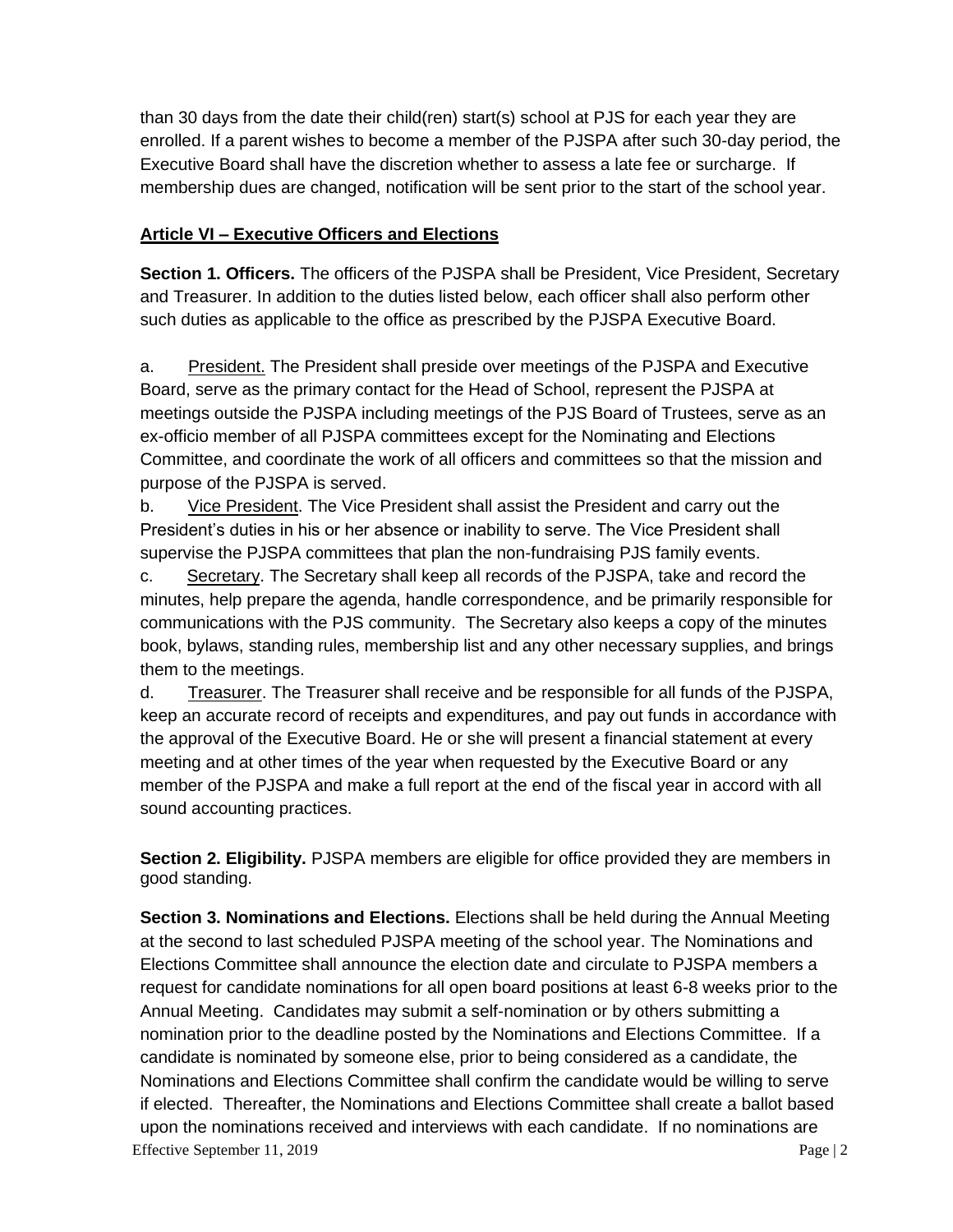received for an officer position, the Nominations and Elections Committee shall solicit candidates from eligible PJSPA members. The candidate ballot shall be presented by the Nominations and Elections Committee at the PJSPA meeting held one month prior to the Annual Meeting. To be elected to an officer position, a candidate must receive a majority of the votes cast by PJSPA members present at the Annual Meeting. If no candidate receives a majority of the votes cast for an office, then a contingent election shall be held as soon as feasible. The Nominations and Elections Committee shall provide for absentee voting if a voting member is unable to attend the election meeting and would like to vote. Since membership is per household, only one vote shall be cast per household.

Section 4. Terms of Office. Officers are elected for one year and may serve no more than two (2) consecutive terms in the same officer position, unless no other candidates are nominated for that office. In that case, the incumbent may seek an additional one-year term.

**Section 5. Removal from Office.** Officers can be removed or suspended from office with or without cause by an affirmative vote of two-thirds of PJSPA members present at a regularly scheduled PJSPA meeting, where previous notice has been given to the officer(s).

**Section 6. Vacancies.** If there is a vacancy in the office of President, the Vice President will become the President. At the next regularly scheduled meeting, a new Vice President will be elected. If there is a vacancy in any other office, members will fill the vacancy through an election at the next regular meeting.

# **Article VII – Meetings**

**Section 1. Regular Meetings.** Regularly scheduled meetings of the PJSPA will be held monthly, with the location, date and time to be determined by the Executive Board. A meeting notification will be sent to PJSPA members via email at least one week prior to the meeting.

**Section 2. Special Meetings.** Special meetings may be called by the President, any two members of the Executive Board, or by five PJSPAl members submitting a written request to the Secretary.

**Section 3. Annual Meeting.** The annual meeting will be held during the PJSPA regular meeting scheduled in May. The annual meeting is for receiving reports, electing officers, and conducting other business that should arise.

**Section 4. Meeting by Phone.** At any meeting of the PJSPA, or of a PJSPA committee, a member may participate and vote by means of a conference telephone or by any means of communication by which all persons participating in the meeting are able to hear each other. Participation by such means shall constitute presence in person for purposes of determining a quorum.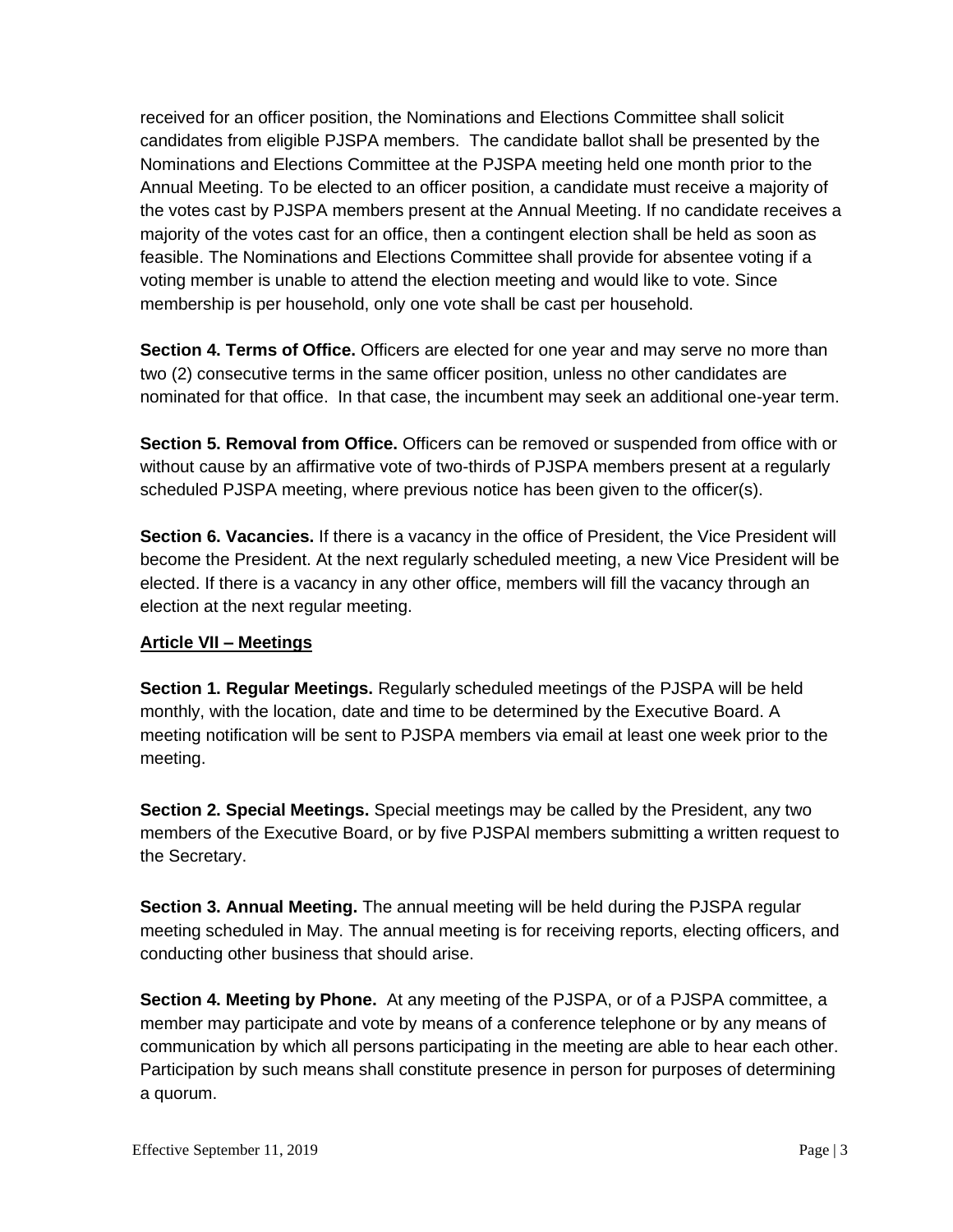**Section 5. Action by Consent.** Any action required or permitted to be taken at any meeting of the PJSPA Executive Board or any PJSPA committee may be taken without a meeting, if prior to or after such action a written consent to the action is communicated (e.g., email confirmation) by a majority of PJSPA Executive Board members or by a majority of members of a PJSPA committee, as the case may be.

**Section 6. Rules of Procedure.** Unless otherwise provided in these Bylaws, any question with reference to procedure at meetings of the PJSPA or PJSPA committees thereof shall be determined in accordance with Robert's Rules of Order Revised.

## **Article VIII – Executive Board**

**Section 1.** The Executive Board shall consist of the PJSPA officers and Head of School for PJS.

**Section 2. Duties**. The duties of the Executive Board shall be to exercise general charge and supervision of the affairs of the PJSPA including consult between meetings in preparation for the general meeting, create standing rules and policies, create standing and temporary committees, prepare and submit a budget to the membership, approve routine bills, and prepare reports and recommendations to the membership. The Executive Board, or the President if so designated by the Executive Board, may:

(a) fill any vacancy in any committee;

(b) appoint one or more persons to serve as alternate members of any committee, to act in the absence or disability of member of any committee with all the powers of such absent or disabled members of a committee;

- (c) abolish any such committee; or
- (d) remove any members of any committee at any time, with or without cause.

**Section 3. Meetings.** Regular meetings of the Executive Board shall be held monthly, on the same day and time each month, in advance of the monthly PJSPA meetings. Special meetings of the Executive Board may be called by any two board members upon 24 hours' notice.

#### **Article IX – Committees**

**Section 1. Committee Membership**. Committee may consist of general PJSPA members and PJSPA Executive Board members, with the President acting as an ex-officio member. Any act or action of any committee shall be subject to approval by the Executive Board, except that no such committee shall:

- (a) make, alter or repeal any Bylaw of the PJSPA; or
- (b) elect or appoint any officer or remove any officer;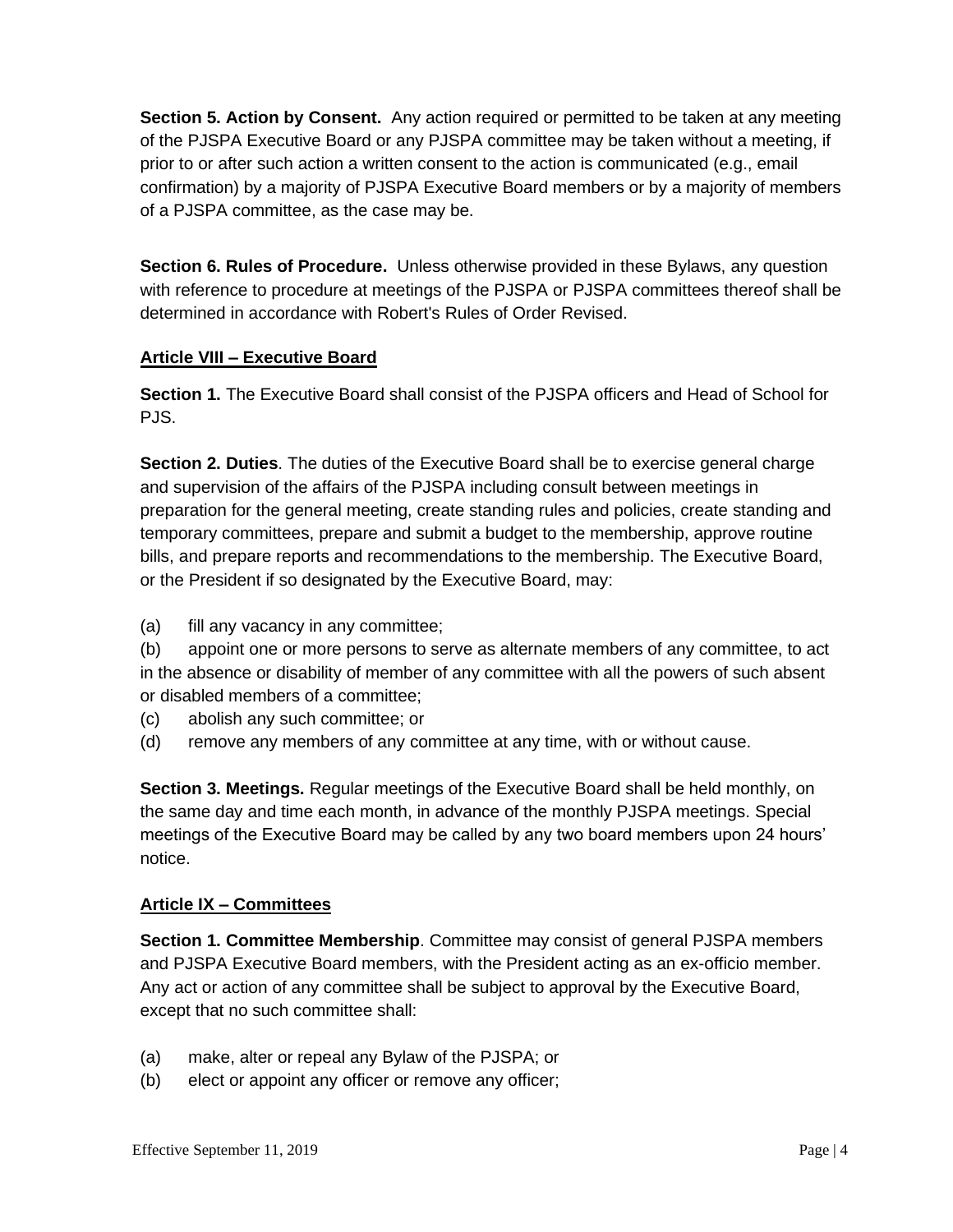**Section 2.** The following committees shall be maintained by the PJSPA: (a) Gala Committee and (b) Nominations and Elections Committee.

- (a) Gala Committee: In concert with the Head of School and Development Committee of the PJS Board of Trustees , the committee shall be responsible the PJSPA fund-raising activities; develops plans for one major or a series of lesser scale fund-raising event(s) during the school year; monitors the implementation of the plans; and regularly reports to the PJSPA and Executive Board on developments; and facilitates in fund-raising and friend-raising activities.
- (b) Nominations and Elections Committee: This committee shall identify, recruit, and nominate PJSPA officers in accordance with these Bylaws. The committee shall also facilitate an annual PJSPA self-assessment, plans for leadership succession, plans for professional leadership development, and liaise with the Trusteeship Committee for the PJS Board of Trustees.

**Section 3. Additional Committees**. The PJSPA Executive Board may appoint additional committees as needed.

# **Article X – Finances**

**Section 1.** The PJSPA Executive Board shall develop a tentative school year budget in the spring prior for the following school year and submit it for final approval at the PJSPA Annual Meeting. The PJSPA Executive Board shall monitor implementation of the budget; and educate the PJSPA members on trends affecting the association's finances.

**Section 2.** The Treasurer shall be responsible for the care and custody of all funds of the PJSPA, keep accurate books and records of any monies received and disbursements paid for or on account of the PJSPA, and shall make available at all reasonable times to any PJSPA officer income and bank account information.

**Section 3.** The Treasurer shall approve all budgeted expenses not included in the tentative or final approved budget for the PJSPA and prepare a financial statement at the end of the fiscal year, to be reviewed by the school comptroller.

**Section 4.** Authorized check signers shall be the President, Treasurer and the PJS Director of Finance ("Authorized Signers"). When necessary or proper, the Authorized Signers may endorse on behalf of the PJSPA for collection, checks, and other obligations, and shall deposit the same to the credit of the PJSPA or PJS, as appropriate, at such bank or banks or depository as the PJSPA Executive Board may designate. The Authorized Signers shall sign all receipts and vouchers and shall sign all checks of the PJSPA, except in cases where the signing and execution thereof shall be expressly designated by the Executive Board or by these Bylaws to some other officer or agent of the PJSPA.